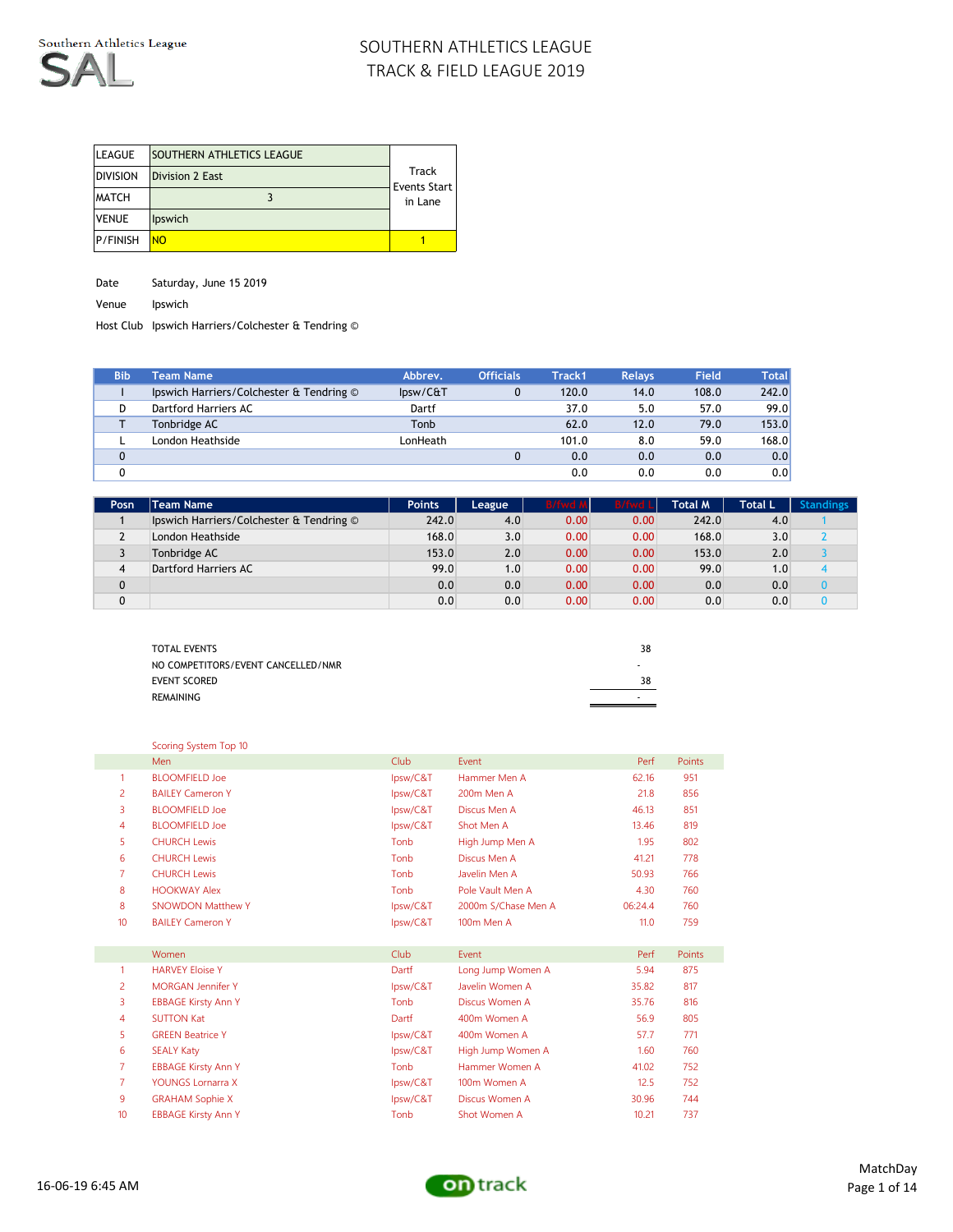# **SOUTHERN ATHLETICS LEAGUE Division 2 East Ipswich**

| 100m Men A        |              |                         | Wind     |         |     | 100m Men B   |               |                          | Wind     |         |     |
|-------------------|--------------|-------------------------|----------|---------|-----|--------------|---------------|--------------------------|----------|---------|-----|
| Posn              |              | No. Athlete             | Club     | Perf    |     | Posn         |               | No. Athlete              | Club     | Perf    |     |
| 1                 | I.           | <b>BAILEY Cameron Y</b> | lpsw/C&T | 11.0    | 759 | 1            | LL.           | <b>SEALE Leon Y</b>      | LonHeath | 11.5    | 607 |
| 2                 | L            | <b>O'DONNELL Cian</b>   | LonHeath | 11.1    | 727 | 2            | Ш.            | <b>GIBSON Jay</b>        | lpsw/C&T | 11.5    | 607 |
| 3                 | D            | <b>MCPHERSON Trey X</b> | Dartf    | 11.7    | 552 | 3            | TT            | <b>HOOKWAY Alex</b>      | Tonb     | 12.3    | 405 |
| 4                 | т            | <b>TESTER Steven</b>    | Tonb     | 11.7    | 552 | 4            | DD            | <b>NASH Richard</b>      | Dartf    | 17.6    |     |
| 5                 |              |                         |          |         |     | 5            |               |                          |          |         |     |
| 6                 |              |                         |          |         |     | 6            |               |                          |          |         |     |
| <b>200m Men A</b> |              |                         | Wind     |         |     | 200m Men B   |               |                          | Wind     |         |     |
| Posn              |              | No. Athlete             | Club     | Perf    |     | Posn         |               | No. Athlete              | Club     | Perf    |     |
| 1                 | $\mathbf{I}$ | <b>BAILEY Cameron Y</b> | lpsw/C&T | 21.8    | 856 | $\mathbf{1}$ | Ш             | <b>HUNT Oscar Y</b>      | lpsw/C&T | 24.1    | 519 |
| 2                 | L            | <b>O'DONNELL Cian</b>   | LonHeath | 22.9    | 682 | 2            | LL.           | SEALE Leon Y             | LonHeath | 24.2    | 506 |
| 3                 | D            | <b>MCPHERSON Trey X</b> | Dartf    | 23.4    | 611 | 3            | TT            | <b>LAWSON Harry</b>      | Tonb     | 26.5    | 267 |
| 4                 | т            | <b>TESTER Steven</b>    | Tonb     | 23.4    | 611 | 4            |               | DD KENNEDY Jon           | Dartf    | 27.4    | 196 |
| 5                 |              |                         |          |         |     | 5            |               |                          |          |         |     |
| 6                 |              |                         |          |         |     | 6            |               |                          |          |         |     |
| 400m Men A        |              |                         |          |         |     | 400m Men B   |               |                          |          |         |     |
| Posn              |              | No. Athlete             | Club     | Perf    |     | Posn         |               | No. Athlete              | Club     | Perf    |     |
| 1                 | I.           | <b>MILLER Oliver Y</b>  | lpsw/C&T | 55.1    | 490 | 1            | Ш.            | COLLETT Jay X            | lpsw/C&T | 56.4    | 431 |
| 2                 | L            | AGBEDE Deji Y           | LonHeath | 56.6    | 423 | 2            | DD            | <b>KENNEDY Jon</b>       | Dartf    | 60.1    | 288 |
| 3                 | D            | <b>NASH Richard</b>     | Dartf    | 82.0    |     | 3            |               | LL VINCENT Christopher   | LonHeath | 63.3    | 190 |
| 4                 |              |                         |          |         |     | 4            |               |                          |          |         |     |
| 5                 |              |                         |          |         |     | 5            |               |                          |          |         |     |
| 6                 |              |                         |          |         |     | 6            |               |                          |          |         |     |
| 800m Men A        |              |                         |          |         |     | 800m Men B   |               |                          |          |         |     |
| Posn              |              | No. Athlete             | Club     | Perf    |     | Posn         |               | No. Athlete              | Club     | Perf    |     |
| 1                 | т            | <b>ELLIS Michael</b>    | Tonb     | 01:59.6 | 678 | 1            | LL.           | <b>ROSS William</b>      | LonHeath | 02:00.3 | 661 |
| 2                 | L            | <b>HARDY Charles</b>    | LonHeath | 02:00.0 | 668 | 2            |               | TT LAWSON Harry          | Tonb     | 02:06.9 | 510 |
| 3                 | D            | <b>MANNING Thomas</b>   | Dartf    | 02:01.5 | 632 | 3            | Ш.            | <b>FULLER Michael</b>    | lpsw/C&T | 02:17.9 | 310 |
| 4                 | L            | <b>GRADY Jack Y</b>     | lpsw/C&T | 02:03.6 | 583 | 4            | DD            | <b>KENNEDY Jon</b>       | Dartf    | 02:25.8 | 202 |
| 5                 |              |                         |          |         |     | 5            |               |                          |          |         |     |
| 6                 |              |                         |          |         |     | 6            |               |                          |          |         |     |
| 1500m Men A       |              |                         |          |         |     | 1500m Men B  |               |                          |          |         |     |
|                   |              | Posn No. Athlete        | Club     | Perf    |     |              |               | Posn No. Athlete         | Club     | Perf    |     |
| 1                 | т            | <b>BRYANT Jamie</b>     | Tonb     | 04:06.1 | 681 | 1            |               | LL ROSS William          | LonHeath | 04:16.1 | 576 |
| 2                 | L            | <b>HARDY Charles</b>    | LonHeath | 04:06.4 | 678 | 2            | $\mathbf{II}$ | <b>EVANS LOMBE Kit X</b> | lpsw/C&T | 04:21.5 | 524 |
| 3                 | $\mathbf{I}$ | <b>GODDARD Nathan Y</b> | lpsw/C&T | 04:10.8 | 631 | 3            |               | <b>DD</b> MANNING Thomas | Dartf    | 04:25.1 | 491 |
| 4                 | D            | PICKETT Andrew          | Dartf    | 04:17.9 | 559 | 4            | $TT -$        |                          | Tonb     | 04:42.4 | 349 |
| 5                 |              |                         |          |         |     | 5            |               |                          |          |         |     |
| 6                 |              |                         |          |         |     | 6            |               |                          |          |         |     |

**15-06-19**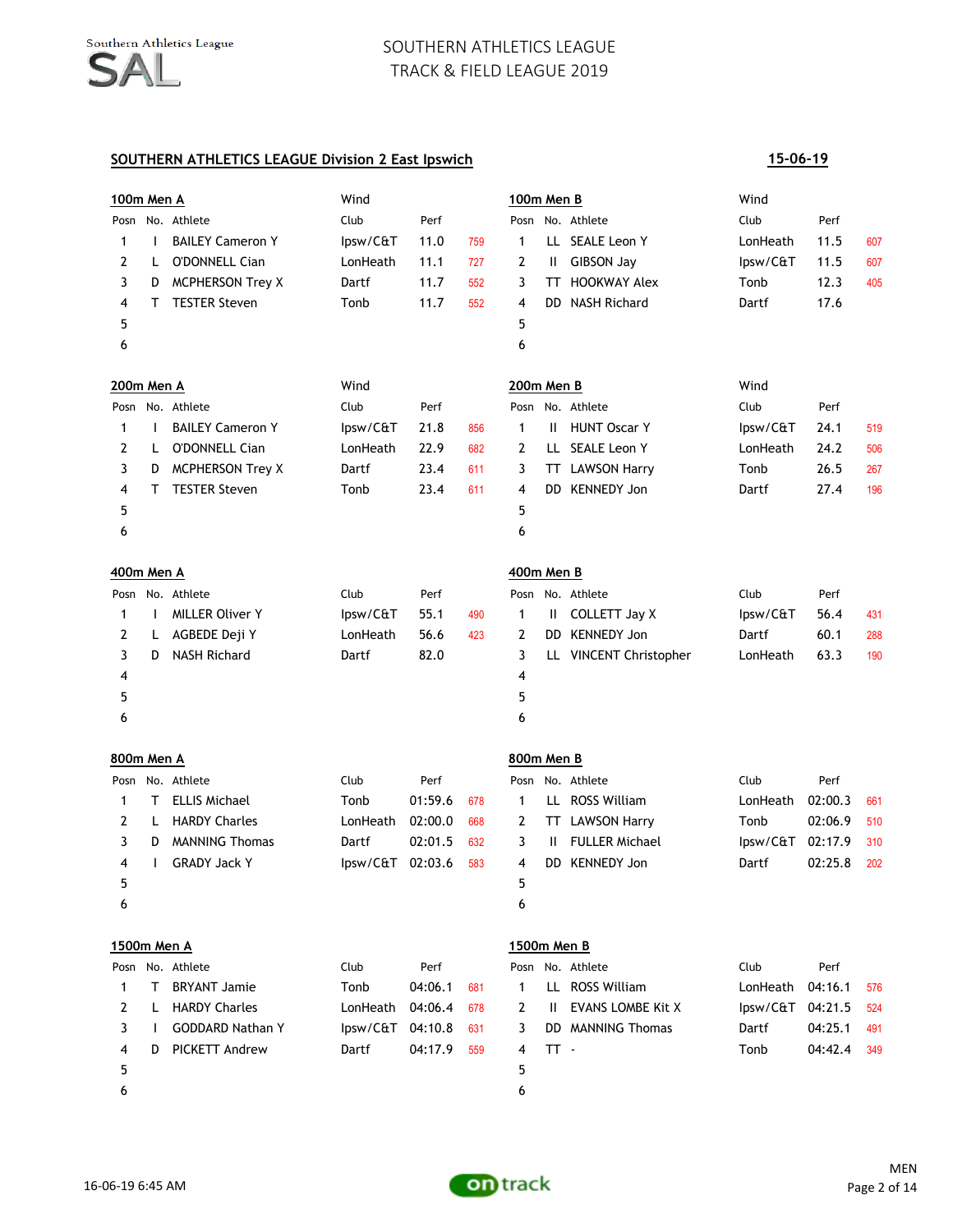|      | 5000m Men A  |                           |          |         |     | 5000m Men B    |              |                            |          |         |                |
|------|--------------|---------------------------|----------|---------|-----|----------------|--------------|----------------------------|----------|---------|----------------|
| Posn |              | No. Athlete               | Club     | Perf    |     |                |              | Posn No. Athlete           | Club     | Perf    |                |
| 1    | $\mathbf{H}$ | <b>LAWRENCE Alexander</b> | lpsw/C&T | 15:21.0 | 715 | $\mathbf{1}$   | $\mathbf{I}$ | <b>PETTERSSON James Y</b>  | lpsw/C&T | 15:45.2 | 649            |
| 2    | L            | JAMAAL Seyfu Y            | LonHeath | 15:22.3 | 712 | 2              | т            | <b>ELLIS Michael</b>       | Tonb     | 16:37.9 | 516            |
| 3    |              | TT LAWSON Harry           | Tonb     | 16:29.3 | 537 | 3              | Щ.           | <b>VINCENT Christopher</b> | LonHeath | 16:49.2 | 489            |
| 4    | D            | <b>KENNEDY Jon</b>        | Dartf    | 17:07.5 | 447 | 4              |              | DD BURFORD Connor          | Dartf    | 19:33.0 | 177            |
| 5    |              |                           |          |         |     | 5              |              |                            |          |         |                |
| 6    |              |                           |          |         |     | 6              |              |                            |          |         |                |
|      |              | 110m Hurdles Men A        |          |         |     |                |              | 110m Hurdles Men B         |          |         |                |
|      |              | Posn No. Athlete          | Club     | Perf    |     |                |              | Posn No. Athlete           | Club     | Perf    |                |
| 1    | <b>I</b>     | NTULI Teddy Y             | lpsw/C&T | 17.2    | 593 | $\mathbf{1}$   | Ш            | <b>JONES Sam</b>           | lpsw/C&T | 21.1    | 279            |
| 2    | L            | <b>NWORGU Israel</b>      | LonHeath | 24.5    | 98  | $\overline{2}$ |              |                            |          |         |                |
| 3    |              |                           |          |         |     | 3              |              |                            |          |         |                |
| 4    |              |                           |          |         |     | 4              |              |                            |          |         |                |
| 5    |              |                           |          |         |     | 5              |              |                            |          |         |                |
| 6    |              |                           |          |         |     | 6              |              |                            |          |         |                |
|      |              | 400m Hurdles Men A        |          |         |     |                |              | 400m Hurdles Men B         |          |         |                |
|      |              | Posn No. Athlete          | Club     | Perf    |     | Posn           |              | No. Athlete                | Club     | Perf    |                |
| 1    | $\mathbf{I}$ | NTULI Teddy Y             | lpsw/C&T | 62.4    | 571 | 1              | Ш            | <b>JONES Sam</b>           | lpsw/C&T | 66.8    | 451            |
| 2    | т            | <b>HOOKWAY Alex</b>       | Tonb     | 64.6    | 510 | $\overline{2}$ | LL.          | <b>AKA Daniel</b>          | LonHeath | 98.2    | $\overline{1}$ |
| 3    | L            | <b>NWORGU Israel</b>      | LonHeath | 82.6    | 133 | 3              |              |                            |          |         |                |
| 4    | D            | <b>NASH Richard</b>       | Dartf    | 95.5    | 10  | 4              |              |                            |          |         |                |
| 5    |              |                           |          |         |     | 5              |              |                            |          |         |                |
| 6    |              |                           |          |         |     | 6              |              |                            |          |         |                |
|      |              | 2000m S/Chase Men A       |          |         |     |                |              | 2000m S/Chase Men B        |          |         |                |
| Posn |              | No. Athlete               | Club     | Perf    |     |                |              | Posn No. Athlete           | Club     | Perf    |                |
| 1    |              | <b>SNOWDON Matthew Y</b>  | lpsw/C&T | 06:24.4 | 760 | 1              | TT           | <b>PATON Harry</b>         | Tonb     | 07:08.1 | 523            |
| 2    | т            | <b>BRYANT Jamie</b>       | Tonb     | 06:56.8 | 580 | $\overline{2}$ | Ш.           | <b>ADAMS Thomas Y</b>      | lpsw/C&T | 07:27.3 | 433            |
| 3    | L            | <b>BARNES Andy</b>        | LonHeath | 07:27.8 | 431 | 3              |              | LL FLAHIVE John            | LonHeath | 07:50.7 | 336            |
| 4    |              |                           |          |         |     | 4              |              |                            |          |         |                |
| 5    |              |                           |          |         |     | 5              |              |                            |          |         |                |
| 6    |              |                           |          |         |     | 6              |              |                            |          |         |                |
|      |              | High Jump Men A           |          |         |     |                |              | High Jump Men B            |          |         |                |
| Posn |              | Bib Athlete               | Club     | Perf    |     | Posn           |              | Bib Athlete                | Club     | Perf    |                |
| 1    | Τ            | <b>CHURCH Lewis</b>       | Tonb     | 1.95    | 802 | 1              |              | TT PATON Harry             | Tonb     | 1.45    | 385            |
| 2    |              | NTULI Teddy Y             | lpsw/C&T | 1.55    | 469 | 2              |              | LL ESSEX Adrian            | LonHeath | 1.40    | 343            |
| 3    | L            | <b>HAWES Joel</b>         | LonHeath | 1.45    | 385 | 3              | Ш            | <b>JONES Sam</b>           | lpsw/C&T | 1.30    | 259            |
| 4    | D            | <b>NASH Richard</b>       | Dartf    | 1.30    | 259 | 4              |              | DD CHRISTIE Doug           | Dartf    | 1.05    | 44             |

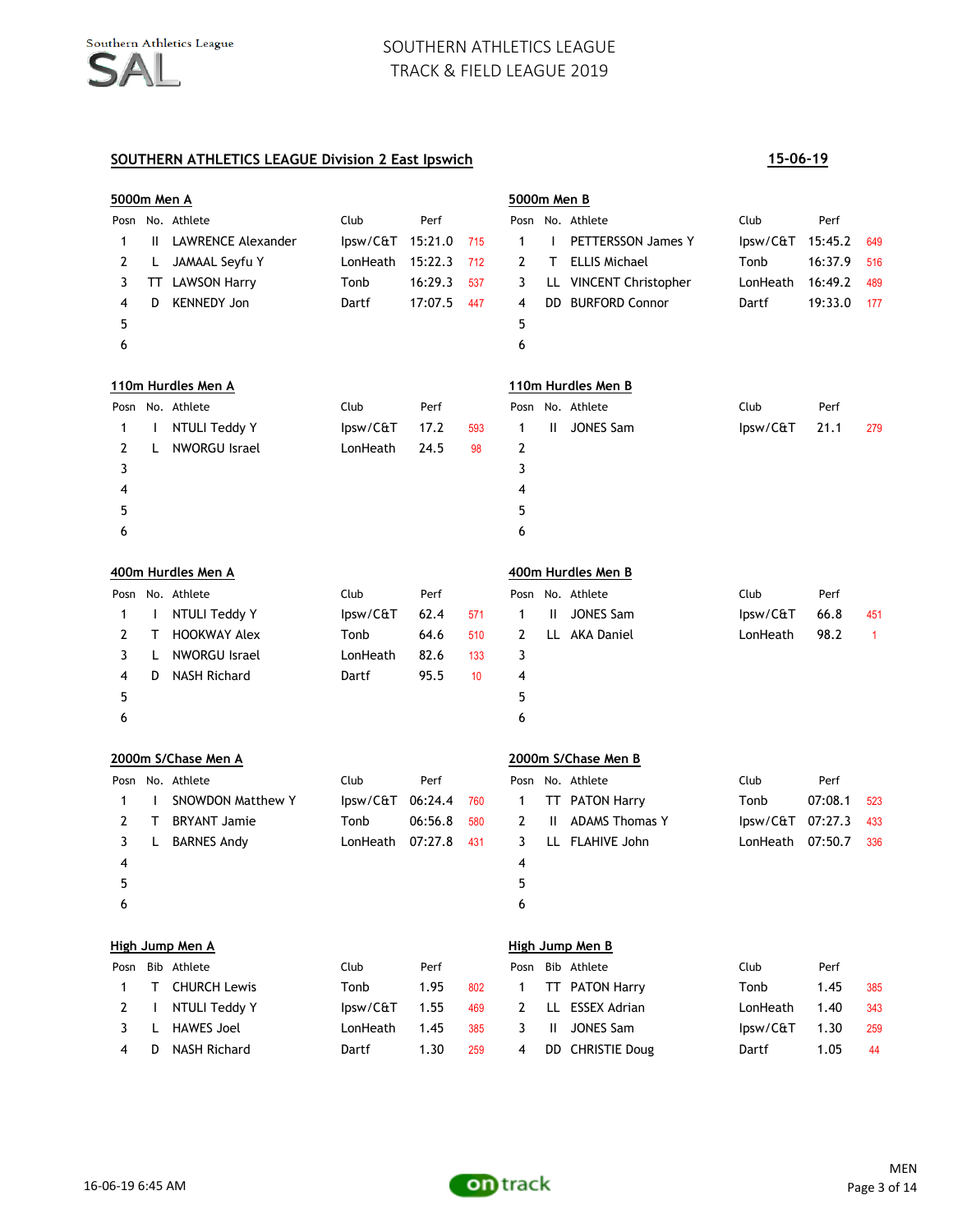## **SOUTHERN ATHLETICS LEAGUE Division 2 East Ipswich 15-06-19**

# **Pole Vault Men A Pole Vault Men B** Posn Bib Athlete Club Perf Posn Bib Athlete Club Perf 1 TT HOOKWAY Alex Tonb 4.30 760 1 T CHURCH Lewis Tonb 3.10 503 2 D NASH Richard **Dartf** 2.90 459 2 II JONES Sam **Ipsw/C&T** 2.50 370 3 I LING Ian 1.90 Ipsw/C&T 2.70 415 3 LL ESSEX Adrian 1.90 232 4 L O'DONNELL Cian<br>
LonHeath 2.50 370

|      | Long Jump Men A |                      |          |      |     |    | Long Jump Men B |                      |          |      |     |  |
|------|-----------------|----------------------|----------|------|-----|----|-----------------|----------------------|----------|------|-----|--|
| Posn |                 | Bib Athlete          | Club     | Perf |     |    |                 | Posn Bib Athlete     | Club     | Perf |     |  |
|      | Т               | <b>TESTER Steven</b> | Tonb     | 6.49 | 751 |    | Ш.              | NTULI Teddy Y        | lpsw/C&T | 5.57 | 569 |  |
|      |                 | <b>FAYERS Jack X</b> | lpsw/C&T | 5.87 | 628 |    |                 | <b>LAWRENCE Mark</b> | LonHeath | 4.95 | 449 |  |
|      | ш               | <b>ESSEX Adrian</b>  | LonHeath | 5.61 | 577 |    | TT -            |                      | Tonb     | 4.89 | 437 |  |
| 4    | D               | <b>NASH Richard</b>  | Dartf    | 4.95 | 449 | 4  | DD.             | <b>KENNEDY Jon</b>   | Dartf    | 4.32 | 328 |  |
| 5    |                 |                      |          |      |     | 5. |                 |                      |          |      |     |  |
| ь    |                 |                      |          |      |     | 6  |                 |                      |          |      |     |  |

|      | Triple Jump Men A |                        |          |       |     |      |      | Triple Jump Men B   |          |       |     |  |  |
|------|-------------------|------------------------|----------|-------|-----|------|------|---------------------|----------|-------|-----|--|--|
| Posn |                   | Bib Athlete            | Club     | Perf  |     | Posn |      | Bib Athlete         | Club     | Perf  |     |  |  |
|      |                   | <b>FAYERS Jack X</b>   | lpsw/C&T | 12.59 | 683 |      | H.   | NTULI Teddy Y       | lpsw/C&T | 12.40 | 664 |  |  |
|      |                   | O'DONNELL Cian         | LonHeath | 11.87 | 612 | 2    | LL   | <b>ESSEX Adrian</b> | LonHeath | 11.09 | 534 |  |  |
|      |                   | <b>TESTER Steven</b>   | Tonb     | 11.20 | 545 |      | TT - |                     | Tonb     | 9.77  | 393 |  |  |
| 4    | DD.               | <b>BURFORD Rowan Y</b> | Dartf    | 9.53  | 365 | 4    | D.   | NASH Richard        | Dartf    | 8.15  | 196 |  |  |
| 5    |                   |                        |          |       |     | 5.   |      |                     |          |       |     |  |  |
| 6    |                   |                        |          |       |     | 6    |      |                     |          |       |     |  |  |

|      | Shot Men A |                       |          |       |     |   | Shot Men B |                     |          |      |     |  |
|------|------------|-----------------------|----------|-------|-----|---|------------|---------------------|----------|------|-----|--|
| Posn |            | Bib Athlete           | Club     | Perf  |     |   |            | Posn Bib Athlete    | Club     | Perf |     |  |
|      |            | <b>BLOOMFIELD Joe</b> | lpsw/C&T | 13.46 | 819 |   | H          | <b>GODRON Peter</b> | lpsw/C&T | 9.41 | 535 |  |
|      |            | <b>CHURCH Lewis</b>   | Tonb     | 11.95 | 720 | 2 |            | DD HARVEY Scott     | Dartf    | 8.40 | 451 |  |
|      | D.         | NASH Richard          | Dartf    | 9.06  | 506 | 3 |            | LL HAWES Joel       | LonHeath | 8.10 | 424 |  |
| 4    |            | <b>LAWRENCE Mark</b>  | LonHeath | 8.75  | 481 | 4 | <b>TI</b>  | <b>HOOKWAY Alex</b> | Tonb     | 7.99 | 414 |  |
| 5    |            |                       |          |       |     | 5 |            |                     |          |      |     |  |
| 6    |            |                       |          |       |     | 6 |            |                     |          |      |     |  |
|      |            |                       |          |       |     |   |            |                     |          |      |     |  |

|      | Discus Men A |                       |          |       |     |              | Discus Men B |                           |          |       |     |  |  |
|------|--------------|-----------------------|----------|-------|-----|--------------|--------------|---------------------------|----------|-------|-----|--|--|
| Posn |              | Bib Athlete           | Club     | Perf  |     |              |              | Posn Bib Athlete          | Club     | Perf  |     |  |  |
|      |              | <b>BLOOMFIELD Joe</b> | lpsw/C&T | 46.13 | 851 | $\mathbf{1}$ | <b>TT</b>    | <b>HOOKWAY Alex</b>       | Tonb     | 35.18 | 682 |  |  |
|      |              | <b>CHURCH Lewis</b>   | Tonb     | 41.21 | 778 | 2            | H.           | <b>CLEVERLEY Archie Y</b> | lpsw/C&T | 30.71 | 604 |  |  |
|      | D            | NASH Richard          | Dartf    | 33.50 | 653 |              | L            | <b>LAWRENCE Mark</b>      | LonHeath | 25.94 | 512 |  |  |
| 4    | $\mathbf{H}$ | HAWES Joel            | LonHeath | 29.57 | 582 | 4            |              | DD HARVEY Scott           | Dartf    | 21.87 | 423 |  |  |
| 5    |              |                       |          |       |     | 5            |              |                           |          |       |     |  |  |
| 6    |              |                       |          |       |     | 6            |              |                           |          |       |     |  |  |

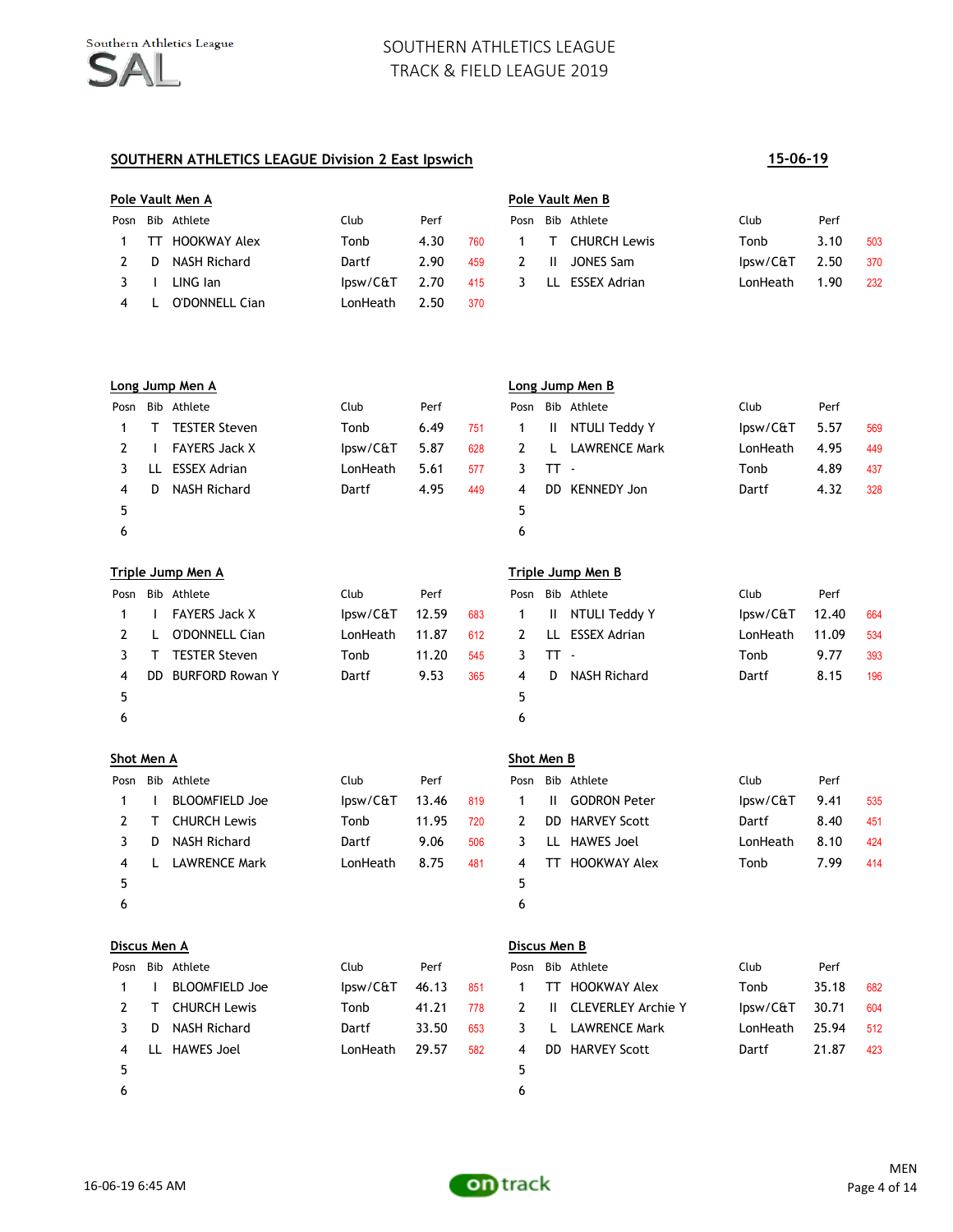# **SOUTHERN ATHLETICS LEAGUE Division 2 East Ipswich 15-06-19**

|               |              | Hammer Men A           |             |       |     |               |              | Hammer Men B              |          |       |     |
|---------------|--------------|------------------------|-------------|-------|-----|---------------|--------------|---------------------------|----------|-------|-----|
| Posn          |              | Bib Athlete            | <b>Club</b> | Perf  |     | Posn          |              | Bib Athlete               | Club     | Perf  |     |
|               |              | <b>BLOOMFIELD Joe</b>  | lpsw/C&T    | 62.16 | 951 | 1             | DD.          | <b>HARVEY Scott</b>       | Dartf    | 30.38 | 585 |
| 2             | D            | <b>NASH Richard</b>    | Dartf       | 30.67 | 589 | $\mathbf{2}$  | $\mathbf{H}$ | <b>GODRON Peter</b>       | lpsw/C&T | 23.74 | 483 |
| 3             |              | <b>LAWRENCE Mark</b>   | LonHeath    | 26.95 | 535 | 3             |              | LL HAWES Joel             | LonHeath | 17.18 | 362 |
| 4             |              |                        |             |       |     | 4             |              |                           |          |       |     |
| 5             |              |                        |             |       |     | 5             |              |                           |          |       |     |
| 6             |              |                        |             |       |     | 6             |              |                           |          |       |     |
| Javelin Men A |              |                        |             |       |     | Javelin Men B |              |                           |          |       |     |
| Posn          |              | Bib Athlete            | Club        | Perf  |     | Posn          |              | Bib Athlete               | Club     | Perf  |     |
| 1             | т            | <b>CHURCH Lewis</b>    | Tonb        | 50.93 | 766 | 1             | D            | <b>NASH Richard</b>       | Dartf    | 40.15 | 617 |
| 2             | $\mathbf{H}$ | <b>GODRON Stefan Y</b> | lpsw/C&T    | 43.52 | 665 | $\mathbf{2}$  |              | <b>FULLER Michael</b>     | lpsw/C&T | 38.32 | 590 |
| 3             | DD.          | <b>BURFORD Rowan Y</b> | Dartf       | 42.20 | 646 | 3             | L.           | <b>BRAITHWAITE Ashley</b> | LonHeath | 26.60 | 404 |
| 4             | LL.          | <b>HAWES Joel</b>      | LonHeath    | 28.50 | 436 | 4             |              |                           |          |       |     |
| 5             |              |                        |             |       |     | 5             |              |                           |          |       |     |
| 6             |              |                        |             |       |     | 6             |              |                           |          |       |     |

### **4 x 100m Men A**

|                | Posn No. Club | <b>Runners</b>                                                    | Perf |
|----------------|---------------|-------------------------------------------------------------------|------|
| $1 \quad \Box$ | lpsw/C&T      | SMITH Tersharn JAYAWEERA Sheen X MILLER Oliver Y BAILEY Cameron Y | 44.8 |
|                | 2 T Tonb      | ----                                                              | 47.8 |
| 3.             | D Dartf       | BURFORD Connor MANNING Thomas MCPHERSON Trey X NASH Richard       | 51.4 |
| 4 L            | LonHeath      | SEALE Leon Y BRAITHWAITE Ashley TANSEY Rufus X O'DONNELL Cian     | DQ   |
|                |               |                                                                   |      |

**4 x 400m Men A**

 $\epsilon$ 

| Posn No. Club |   |          | Runners                                                  | Perf    |
|---------------|---|----------|----------------------------------------------------------|---------|
|               |   | Tonb     |                                                          | 03:34.1 |
|               |   | lpsw/C&T | COLLETT Jay X JONES Sam GRADY Jack Y MILLER Oliver Y     | 03:42.5 |
|               |   | LonHeath | HARDY Charles AGBEDE Deji Y JAMAAL Seyfu Y ROSS William  | 03:54.4 |
|               | Ð | Dartf    | MANNING Thomas PICKETT Andrew KENNEDY Jon BURFORD Connor | 03:59.8 |
|               |   |          |                                                          |         |
|               |   |          |                                                          |         |

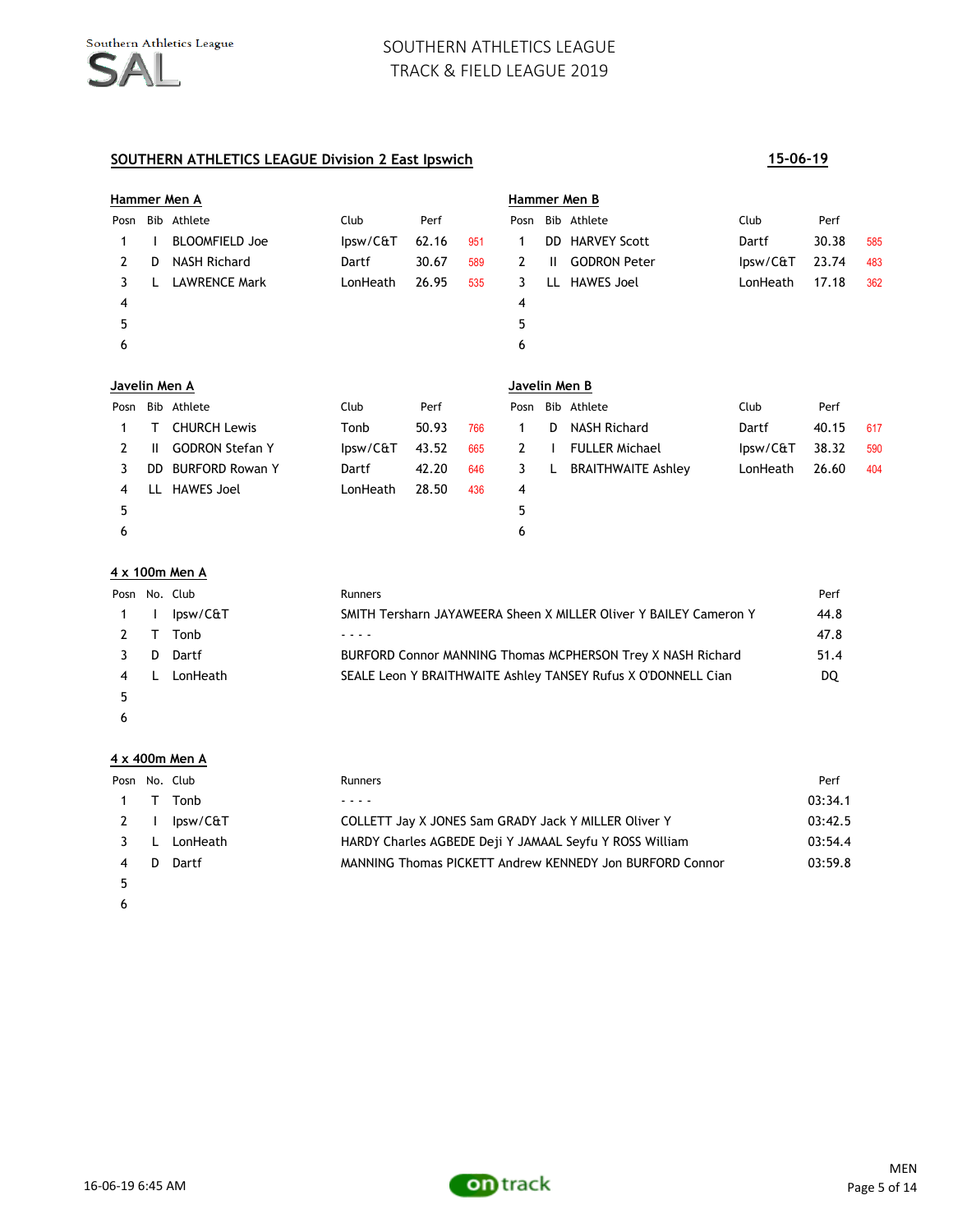# **SOUTHERN ATHLETICS LEAGUE Division 2 East Ipswich**

|      |              | 100m Women A            | Wind     |         |                |      |              | 100m Women B                | Wind             |         |                |
|------|--------------|-------------------------|----------|---------|----------------|------|--------------|-----------------------------|------------------|---------|----------------|
|      |              | Posn No. Athlete        | Club     | Perf    |                |      |              | Posn No. Athlete            | Club             | Perf    |                |
| 1    | $\mathsf{I}$ | YOUNGS Lornarra X       | lpsw/C&T | 12.5    | 752            | 1    | Ш.           | <b>KILPATRICK Chantelle</b> | lpsw/C&T         | 12.9    | 665            |
| 2    | т            | ELSTON Emma-sophia X    | Tonb     | 12.7    | 707            | 2    | TT           | <b>MURPHY Jessica</b>       | Tonb             | 12.9    | 665            |
| 3    | D            | <b>SUTTON Kat</b>       | Dartf    | 13.1    | 623            | 3    |              | LL RAYKOV Yanna             | LonHeath         | 13.5    | 545            |
| 4    | L.           | WING Jennifer           | LonHeath | 14.7    | 348            | 4    |              | DD CAPON Claire             | Dartf            | 13.9    | 474            |
| 5    |              |                         |          |         |                | 5    |              |                             |                  |         |                |
| 6    |              |                         |          |         |                | 6    |              |                             |                  |         |                |
|      |              | 200m Women A            | Wind     |         |                |      |              | 200m Women B                | Wind             |         |                |
|      |              | Posn No. Athlete        | Club     | Perf    |                |      |              | Posn No. Athlete            | Club             | Perf    |                |
| 1    | $\mathbf{I}$ | <b>BARROW Skye X</b>    | lpsw/C&T | 26.0    | 704            | 1    |              | TT FASSNIDGE Isabella X     | Tonb             | 27.1    | 598            |
| 2    | D            | <b>SUTTON Kat</b>       | Dartf    | 26.2    | 684            | 2    |              | LL CONLON Ella Y            | LonHeath         | 27.4    | 570            |
| 3    | T.           | ELSTON Emma-sophia X    | Tonb     | 26.3    | 674            | 3    | Ш.           | <b>KILPATRICK Chantelle</b> | lpsw/C&T         | 27.9    | 527            |
| 4    | L.           | <b>O'REGAN Noelle</b>   | LonHeath | 27.4    | 570            | 4    |              | DD TAYLOR Kim               | Dartf            | 32.1    | 243            |
| 5    |              |                         |          |         |                | 5    |              |                             |                  |         |                |
| 6    |              |                         |          |         |                | 6    |              |                             |                  |         |                |
|      |              | 400m Women A            |          |         |                |      |              | 400m Women B                |                  |         |                |
| Posn |              | No. Athlete             | Club     | Perf    |                | Posn |              | No. Athlete                 | Club             | Perf    |                |
| 1    | D            | <b>SUTTON Kat</b>       | Dartf    | 56.9    | 805            | 1    |              | LL CONLON Naomi Y           | LonHeath         | 62.6    | 585            |
| 2    | $\mathbf{I}$ | <b>GREEN Beatrice Y</b> | lpsw/C&T | 57.7    | 771            | 2    | $\mathbf{H}$ | <b>GODBOLD Chloe</b>        | lpsw/C&T         | 63.2    | 564            |
| 3    | L.           | <b>O'REGAN Noelle</b>   | LonHeath | 62.0    | 606            | 3    |              | DD TAYLOR Stacy             | Dartf            | 85.6    | 65             |
| 4    | T.           | <b>RIDGE Nina</b>       | Tonb     | 67.6    | 423            | 4    |              |                             |                  |         |                |
| 5    |              |                         |          |         |                | 5    |              |                             |                  |         |                |
| 6    |              |                         |          |         |                | 6    |              |                             |                  |         |                |
|      |              | 800m Women A            |          |         |                |      |              | 800m Women B                |                  |         |                |
| Posn |              | No. Athlete             | Club     | Perf    |                |      |              | Posn No. Athlete            | Club             | Perf    |                |
| 1    | L.           | WING Jennifer           | LonHeath | 02:30.0 | 541            | 1    |              | LL WOOLCOCK Lily            | LonHeath         | 02:32.8 | 502            |
| 2    | T.           | NICHOLSON India Y       | Tonb     | 02:34.9 | 474            | 2    |              | TT RIDGE Nina               | Tonb             | 02:36.0 | 460            |
| 3    | $\mathbf{I}$ | <b>HUGHES Natalie X</b> | lpsw/C&T | 02:36.7 | 451            | 3    | H.           | <b>WADE Samantha</b>        | lpsw/C&T 02:38.5 |         | 428            |
| 4    | D            | <b>TAYLOR Kim</b>       | Dartf    | 03:44.1 | $\overline{2}$ | 4    |              | DD TAYLOR Stacy             | Dartf            | 03:44.1 | $\overline{2}$ |
| 5    |              |                         |          |         |                | 5    |              |                             |                  |         |                |
| 6    |              |                         |          |         |                | 6    |              |                             |                  |         |                |



**15-06-19**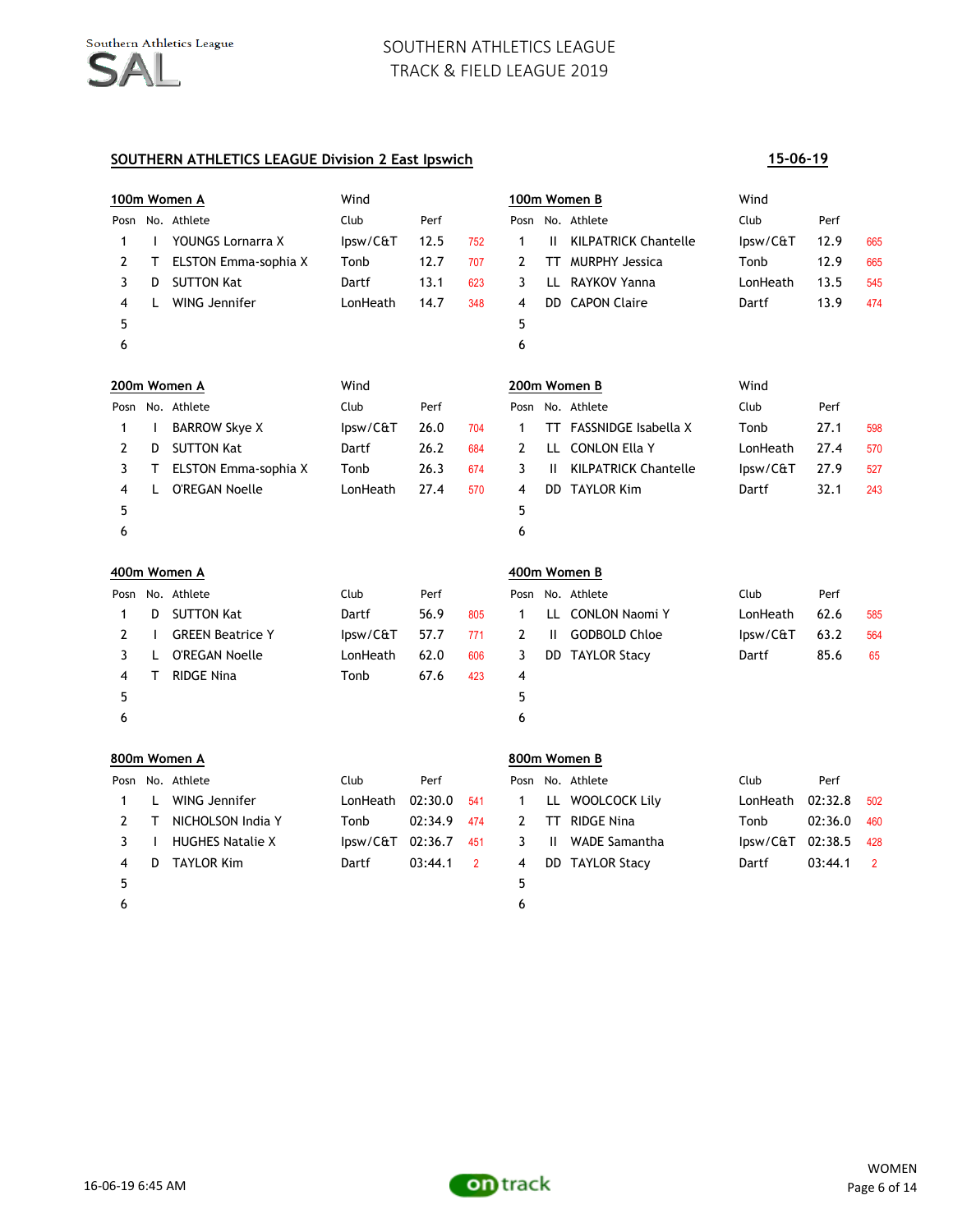### **SOUTHERN ATHLETICS LEAGUE Division 2 East Ipswich 15-06-19**

 $6$ 

# **1500m Women A 1500m Women B** Posn No. Athlete Club Club Perf Posn No. Athlete Club Perf 1 L WOOLCOCK Lily LonHeath 04:54.5 637 1 II RUSSELL Georgina Y Ipsw/C&T 05:10.5 526 2 I HILL April X Ipsw/C&T 04:55.0 633 2 T HESLOP Elizabeth Y Tonb 05:24.5 438 3 TT NICHOLSON India Y Tonb 05:21.5 456 3 LL VINLUAN Jessica LonHeath 05:58.6 258 4 D ROSE Denise Dartf 06:35.6 116 4  $5$  5  $6$ **3000m Women A 3000m Women B** Posn No. Athlete **Club** Perf Posn No. Athlete Club Perf 1 I GOODWIN Alice 10.51.5 1 II ALDIS Tilly X Ipsw/C&T 11:04.2 2 T NICHOLSON India Y Tonb 11:32.7 2 LL BUTLER Kimberli LonHeath 13:43.4 3 L VINLUAN Jessica LonHeath 12:20.7 3 4 D ROSE Denise Dartf 13:21.2 4  $5$  5  $6$ **100m Hurdles Women A** Wind **100m Hurdles Women B** Wind Posn Athlete Club Perf Posn No. Athlete Club Perf 1 I LABSY Zeineb Ipsw/C&T 16.8 601 1 LL WING Jennifer LonHeath 20.9 288 2 L RAYKOV Yanna LonHeath 20.1 341 2 II WADE Samantha Ipsw/C&T 20.9 288  $3<sup>3</sup>$ 4 4  $5$  5  $6$ **400m Hurdles Women A 400m Hurdles Women B** Posn No. Athlete Club Perf Posn No. Athlete Club Perf 1 I KEELEY Isabella Y Ipsw/C&T 73.40 526 1 II LABSY Zeineb Ipsw/C&T 83.80 303 2 L RAYKOV Yanna LonHeath 79.00 400 2 LL BUTLER Kimberli LonHeath 99.50 67  $3<sup>3</sup>$ 4 4  $5$  5

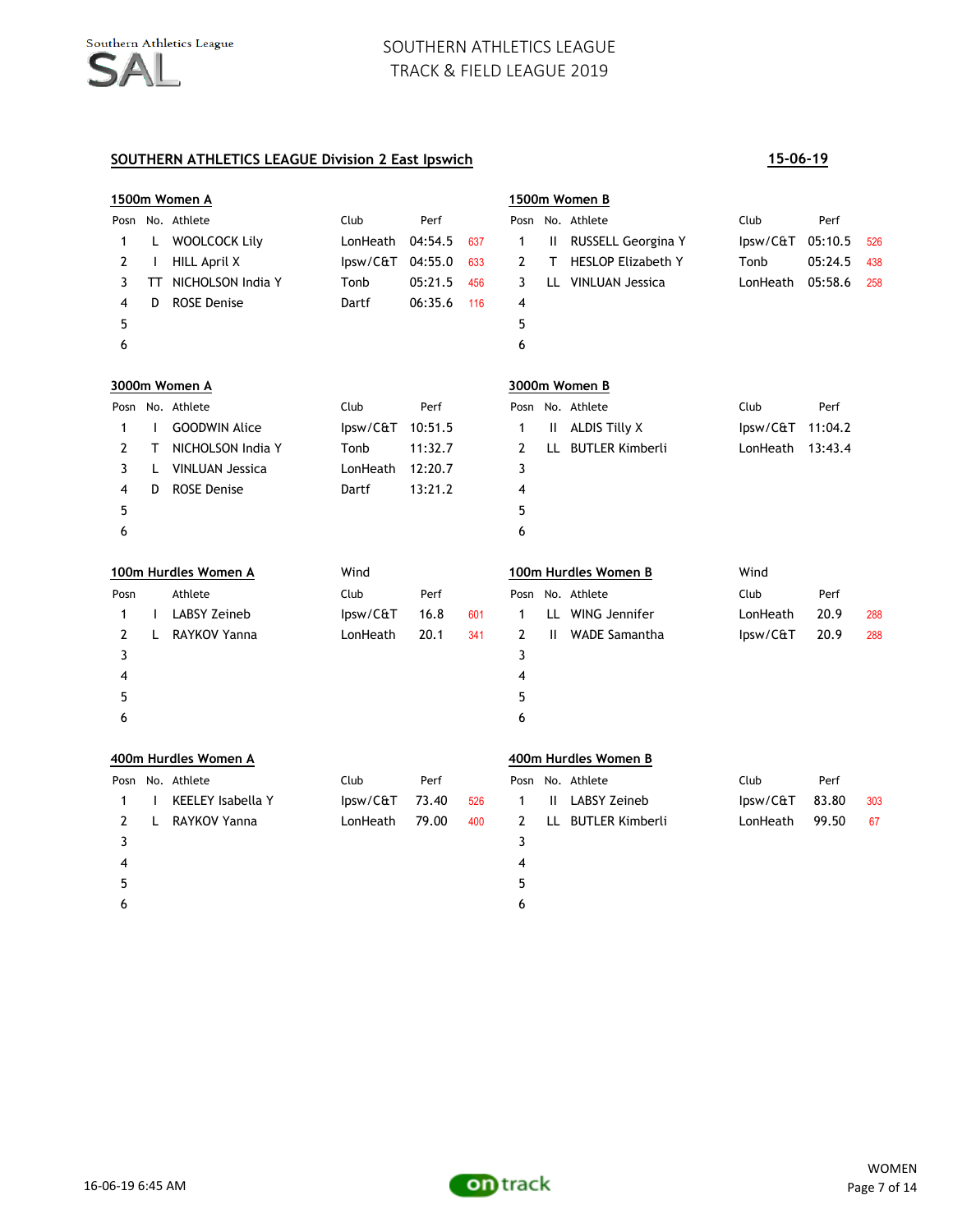|      |                   | 2000m S/Chase Women A     |          |             |     | 2000m S/Chase Women B |      |                   |          |      |   |  |
|------|-------------------|---------------------------|----------|-------------|-----|-----------------------|------|-------------------|----------|------|---|--|
| Posn |                   | No. Athlete               | Club     | Perf        |     |                       |      | Posn No. Athlete  | Club     | Perf |   |  |
| 1    |                   | <b>FISHER Holly X</b>     | lpsw/C&T | 07:42.2 247 |     | $\mathbf{1}$          | LL - |                   | LonHeath | 0.01 | 8 |  |
| 2    |                   | WING Jennifer             | LonHeath | 08:11.1     | 171 | 2                     |      |                   |          |      |   |  |
|      | Т                 | <b>HESLOP Elizabeth Y</b> | Tonb     | 08:25.1     | 139 | 3                     |      |                   |          |      |   |  |
| 4    |                   |                           |          |             |     | 4                     |      |                   |          |      |   |  |
| 5    |                   |                           |          |             |     | 5                     |      |                   |          |      |   |  |
| 6    |                   |                           |          |             |     | 6                     |      |                   |          |      |   |  |
|      | High Jump Women A |                           |          |             |     |                       |      | High Jump Women B |          |      |   |  |

|  | Posn Bib Athlete  | Club     | Perf |     |   | Posn Bib Athlete     | Club     | Perf |     |
|--|-------------------|----------|------|-----|---|----------------------|----------|------|-----|
|  | 1 I SEALY Katy    | lpsw/C&T | 1.60 |     |   | 760 1 II ASTON Holly | lpsw/C&T | 1.45 | 596 |
|  | D SUTTON Kat      | Dartf    | 1.50 | 651 |   | 2 T LAOERETABUA Una  | Tonb     | 1.30 | 433 |
|  | 3 L WING Jennifer | LonHeath | 1.35 | 487 |   | 3 LL WOOLCOCK Lilv   | LonHeath | 1.20 | 324 |
|  | 4 TT RIDGE Nina   | Tonb     | 1.30 | 433 | 4 | DD TAYLOR Kim        | Dartf    | 1.10 | 216 |

| Pole Vault Women A |                  |                |      |  |  | Pole Vault Women B |                       |                        |      |     |  |  |
|--------------------|------------------|----------------|------|--|--|--------------------|-----------------------|------------------------|------|-----|--|--|
|                    | Posn Bib Athlete | Club           | Perf |  |  |                    | Posn Bib Athlete      | Club                   | Perf |     |  |  |
| $1 \quad \Box$     | GRAHAM Sophie X  | $losw/Cf$ 2.40 |      |  |  |                    | 476 1 II REASON Jenny | losw/C <sup>2.50</sup> |      | 502 |  |  |
|                    | LAQERETABUA Una  | Tonb           |      |  |  |                    |                       |                        |      |     |  |  |

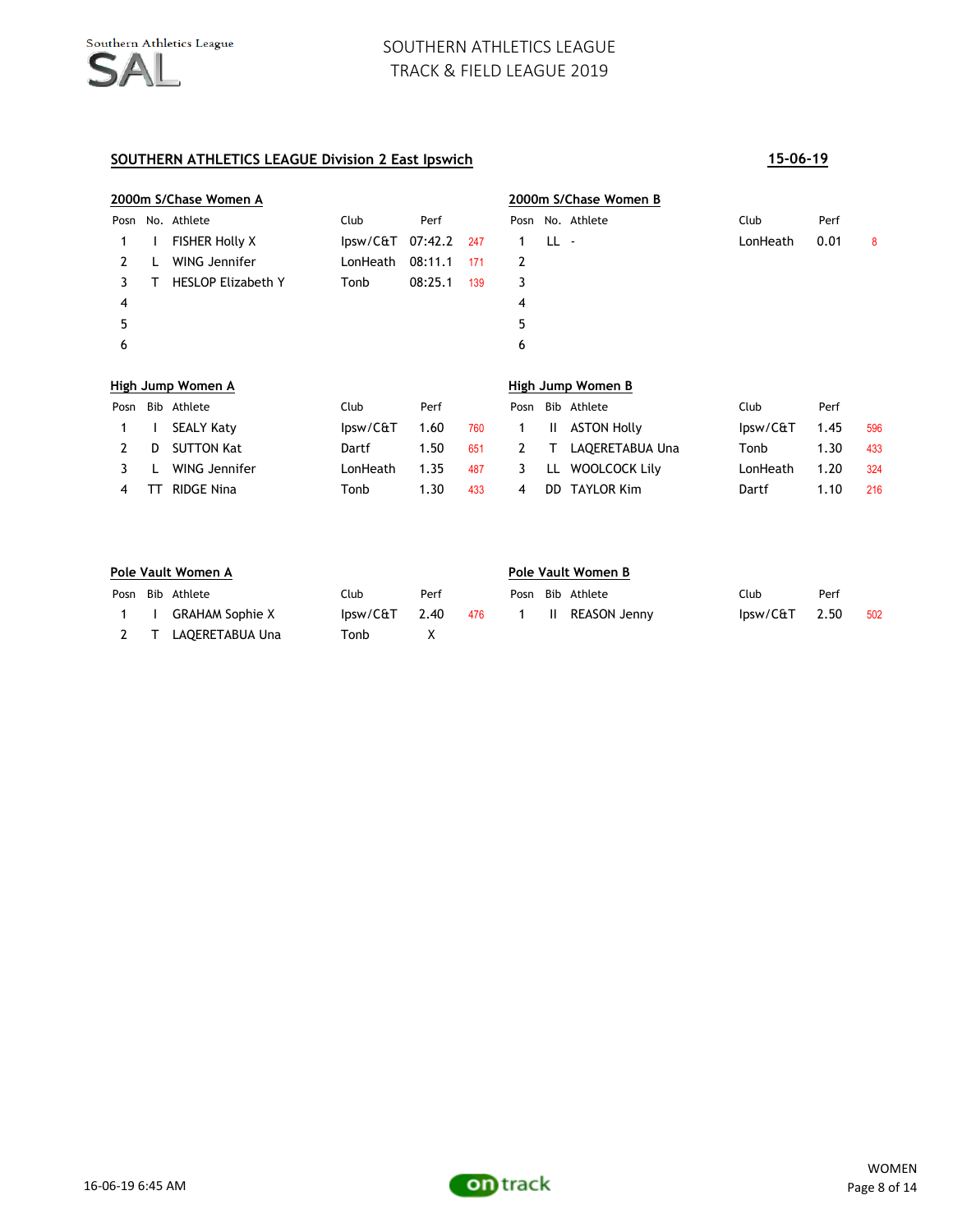### **SOUTHERN ATHLETICS LEAGUE Division 2 East Ipswich 15-06-19**

# **Long Jump Women A Long Jump Women B** Posn Bib Athlete Club Perf Posn Bib Athlete Club Perf 1 D HARVEY Eloise Y 1 Dartf 5.94 875 1 II RYAN Rachel 1 Ipsw/C&T 4.54 556 2 I KILPATRICK Chantelle Ipsw/C&T 5.04 669 2 DD O'DONOVAN Leanne Dartf 4.07 451 3 L SHIN Cat ConHeath 4.68 587 3 LL BACKHAUS Claudia LonHeath 3.73 376 4 T LAQERETABUA Una Tonb 4.62 574 4 TT NICHOLLS Charlotte Tonb 2.80 176  $5$  5  $6$ **Triple Jump Women A Triple Jump Women B** Posn Bib Athlete Club Perf Posn Bib Athlete Club Perf 1 II RYAN Rachel Ipsw/C&T 10.45 658 1 LABSY Zeineb Ipsw/C&T 10.42 655 2 L SHIN Cat LonHeath 9.65 573 2 LL BACKHAUS Claudia LonHeath 7.35 314 3 DD O'DONOVAN Leanne Dartf 9.21 525 3 TT NICHOLLS Charlotte Tonb 6.16 169 4 T RIDGE Nina Tonb 8.78 477 4  $5$  5  $6$ **Shot Women A Shot Women B** Posn Bib Athlete **Club** Club Perf Posn Bib Athlete Club Perf 1 TT EBBAGE Kirsty Ann Y Tonb 10.21 737 1 T LAQERETABUA Una Tonb 9.27 670 2 L O'REGAN Noelle LonHeath 9.28 671 2 LL SHIN Cat LonHeath 8.50 612 3 I MORGAN Samantha Ipsw/C&T 8.41 605 3 II HOLLICK Carey Ipsw/C&T 6.80 469 4 D CAPON Claire Dartf 7.19 504 4 DD O'DONOVAN Leanne Dartf 6.72 462  $5$  5  $6$ **Discus Women A Discus Women B** Posn Bib Athlete Club Perf Posn Bib Athlete Club Perf 1 T EBBAGE Kirsty Ann Y Tonb 35.76 816 1 II ALEXANDER Carmen X Ipsw/C&T 26.92 677 2 I GRAHAM Sophie X Ipsw/C&T 30.96 744 2 TT NICHOLLS Charlotte Tonb 24.33 631 3 L O'REGAN Noelle LonHeath 26.22 665 3 DD O'DONOVAN Leanne Dartf 14.84 413 4 D CAPON Claire Dartf 22.64 598 4 LL BACKHAUS Claudia LonHeath 13.46 370  $5$  5  $6$



on track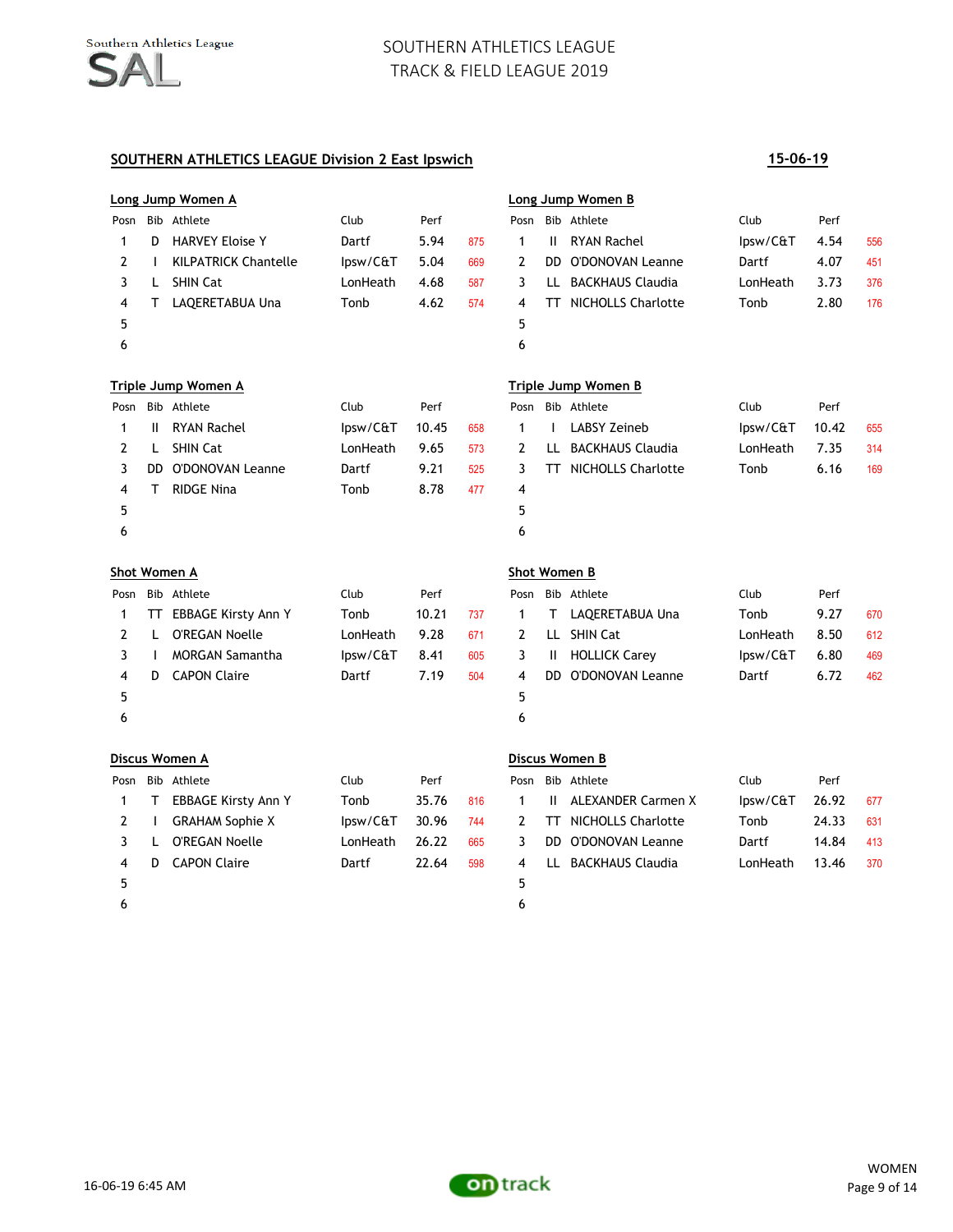### **SOUTHERN ATHLETICS LEAGUE Division 2 East Ipswich 15-06-19**

# **Hammer Women A Hammer Women B** Posn Bib Athlete Club Perf Posn Bib Athlete Club Perf 1 T EBBAGE Kirsty Ann Y Tonb 41.02 752 1 II KINSEY Kerry Pursw/C&T 28.87 593 2 D CAPON Claire **Dartf** 38.96 727 2 TT NICHOLLS Charlotte Tonb 26.87 563 3 I ALEXANDER Carmen X Ipsw/C&T 30.09 610 3 DD TAYLOR Stacy Dartf 24.03 520 4 L O'REGAN Noelle LonHeath 23.37 509 4 LL SHIN Cat LonHeath 12.90 309  $5$  5  $6$

|      |   | Javelin Women A          |          |       |     | Javelin Women B |       |                        |          |       |     |
|------|---|--------------------------|----------|-------|-----|-----------------|-------|------------------------|----------|-------|-----|
| Posn |   | Bib Athlete              | Club     | Perf  |     |                 |       | Posn Bib Athlete       | Club     | Perf  |     |
|      |   | <b>MORGAN Jennifer Y</b> | lpsw/C&T | 35.82 | 817 |                 | TT.   | <b>MURPHY Jessica</b>  | Tonb     | 27.35 | 686 |
|      |   | LAOERETABUA Una          | Tonb     | 29.62 | 723 |                 | H.    | <b>MORGAN Samantha</b> | lpsw/C&T | 26.13 | 665 |
|      | D | <b>O'DONOVAN Leanne</b>  | Dartf    | 29.55 | 722 | 3.              | DD.   | <b>TAYLOR Kim</b>      | Dartf    | 17.60 | 498 |
| 4    |   | <b>BACKHAUS Claudia</b>  | LonHeath | 17.30 | 491 | 4               | -LL - |                        | LonHeath | 9.04  | 237 |
| 5    |   |                          |          |       |     | 5.              |       |                        |          |       |     |
| 6    |   |                          |          |       |     | 6               |       |                        |          |       |     |

### **4 x 100m Women A**

| Posn No. Club |   |          | <b>Runners</b>                                                        | Perf  |
|---------------|---|----------|-----------------------------------------------------------------------|-------|
| $1 \quad 1$   |   | lpsw/C&T | KILPATRICK Chantelle BARROW Skye X GREEN Beatrice Y YOUNGS Lornarra X | 50.40 |
| $2 \tau$      |   | Tonb     |                                                                       | 51.20 |
| 3 L           |   | LonHeath | CONLON Naomi Y CONLON Ella Y SHIN Cat O'REGAN Noelle                  | 54.50 |
| 4             | Ð | Dartf    | O'DONOVAN Leanne CAPON Claire TAYLOR Stacy TAYLOR Kim                 | 58.80 |
|               |   |          |                                                                       |       |

 $\epsilon$ 

### **4 x 400m Women A**

| Posn No. |   | Club     | Runners                                                         | Perf    |
|----------|---|----------|-----------------------------------------------------------------|---------|
|          |   | LonHeath | CONLON Naomi Y CONLON Ella Y O'REGAN Noelle CONLON Naomi Y      | 04:21.2 |
| 2        |   | lpsw/C&T | GODBOLD Chloe HUGHES Natalie X WHITLOCK Keeley GREEN Beatrice Y | 04:21.3 |
|          |   | Tonb     |                                                                 | 04:40.6 |
| 4        | D | Dartf    | SUTTON Kat - - SUTTON Kat                                       | 05:15.6 |
|          |   |          |                                                                 |         |
|          |   |          |                                                                 |         |





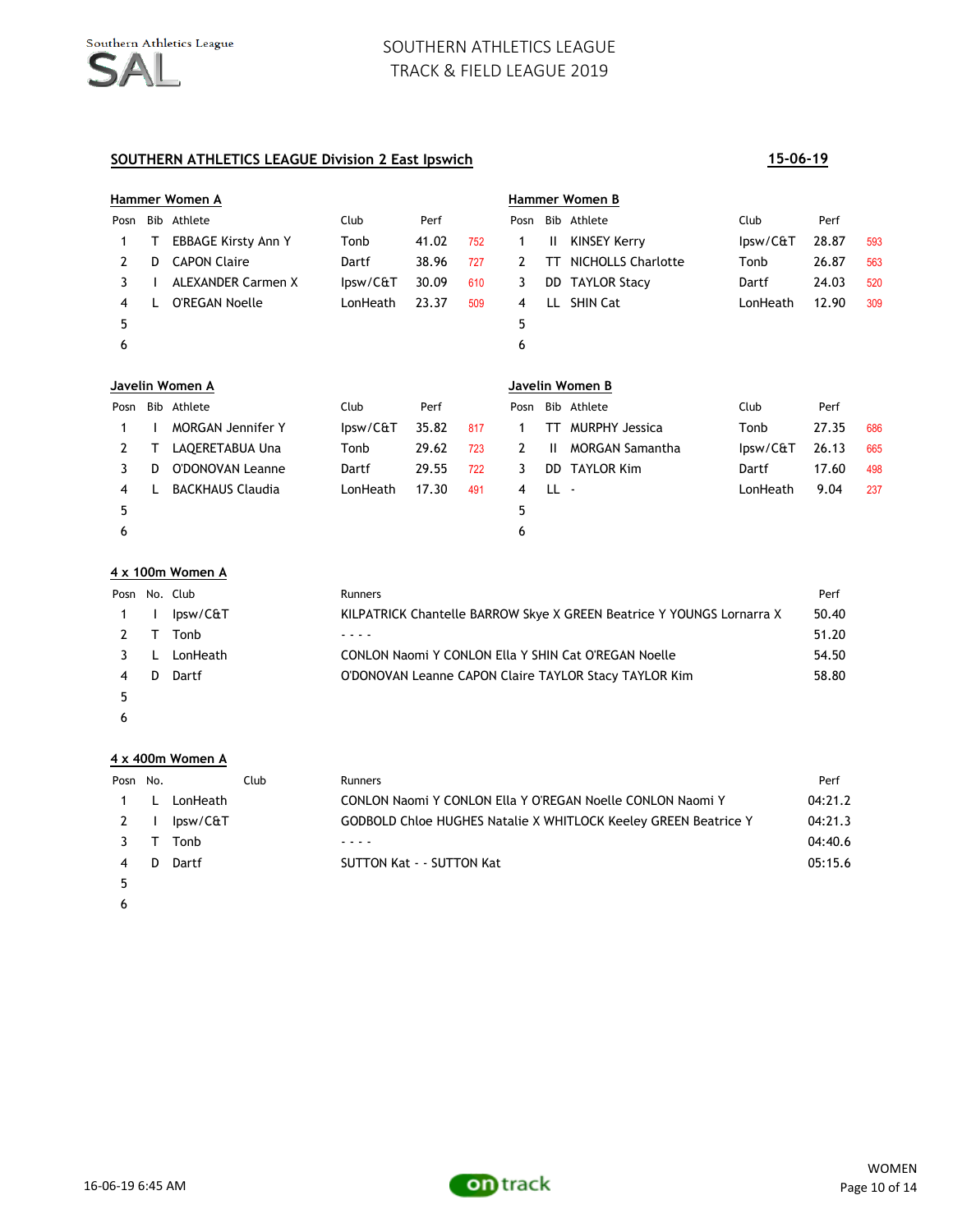**NON-SCORERS NON-SCORERS 400m Hurdles Men 400m Hurdles Women**

### **SOUTHERN ATHLETICS LEAGUE Division 2 East Ipswich** 15-06-19

|                | <b>NON-SCORERS</b><br>400m Hurdles Men |  |     |      |      | <b>NO</b><br>40 |
|----------------|----------------------------------------|--|-----|------|------|-----------------|
|                | Posn Bib Athlete                       |  | Age | Club | Perf | Pos             |
| 1              |                                        |  |     |      |      | 1               |
| $\overline{2}$ |                                        |  |     |      |      | $\overline{2}$  |
| 3              |                                        |  |     |      |      | 3               |
| 4              |                                        |  |     |      |      | 4               |
| 5              |                                        |  |     |      |      | 5               |
| 6              |                                        |  |     |      |      | 6               |
| 7              |                                        |  |     |      |      | 7               |
| 8              |                                        |  |     |      |      | 8               |

|          |     | 100m Men               |     | Wind     |      |      | 100m Women             | Wind |          |
|----------|-----|------------------------|-----|----------|------|------|------------------------|------|----------|
| Posn     |     | Bib Athlete            | Age | Club     | Perf | Posn | Bib Athlete            | Age  | Club     |
|          |     | 128 MILLER Oliver Y    |     | lpsw/C&T | 11.5 | 1    | 161                    |      |          |
| 2        |     | 127 HUNT Oscar Y       |     | lpsw/C&T | 11.9 | 2    | 143 LEEK Dawn          |      | lpsw/C&T |
| 3        |     | 165 BRAITHWAITE Ashley |     | LonHeath | 12.0 | 3    | 144 BATTLE Georgia Y   |      | Ipsw/C&T |
| 4        |     | 166 SOBERS Ricco       |     | LonHeath | 12.5 | 4    | 142 WELBOURN Elizabeth |      | lpsw/C&T |
| 5.       |     | 125 HIGGINS Ben        |     | lpsw/C&T | 12.8 | 5    |                        |      |          |
| 6        |     | 129 SMITH Tersharn     |     | lpsw/C&T | 11.6 | 6    |                        |      |          |
| 7        |     | 162 HINDS Ajarni       |     | LonHeath | 12.3 | 7    |                        |      |          |
| 8        | 164 |                        |     |          | 12.4 | 8    |                        |      |          |
| 9        | 126 |                        |     |          | 12.4 |      |                        |      |          |
| 200m Men |     |                        |     | Wind     |      |      | 200m Women             |      | Wind     |
| Posn     |     | Bib Athlete            | Age | Club     | Perf | Posn | Bib Athlete            | Age  | Club     |
|          |     | 131 JAYAWEERA Sheen X  |     | lpsw/C&T | 24.0 | 1.   | 141 WHITLOCK Keeley    |      | Ipsw/C&T |
| 2        |     | 130 COLLETT Jay X      |     | lpsw/C&T | 24.3 | 2    | 143 LEEK Dawn          |      | lpsw/C&T |
| 3        |     | 165 BRAITHWAITE Ashley |     | LonHeath | 24.7 | 3    | 142 WELBOURN Elizabeth |      | Ipsw/C&T |
| 4        |     | 164 NDIONYEMMA Joshua  |     | LonHeath | 24.9 | 4    | 144 BATTLE Georgia Y   |      | Ipsw/C&T |
| 5.       |     | 168 ESSEX Adrian       |     | LonHeath | 28.4 | 5    |                        |      |          |
| 6        |     |                        |     |          |      | 6    |                        |      |          |
|          |     |                        |     |          |      | 7    |                        |      |          |
| 8        |     |                        |     |          |      | 8    |                        |      |          |

|    | 100m Men |                        |     | Wind     |               |      |     | 100m Women             |     | Wind     |      |
|----|----------|------------------------|-----|----------|---------------|------|-----|------------------------|-----|----------|------|
|    |          | Posn Bib Athlete       | Age | Club     | Perf          | Posn |     | Bib Athlete            | Age | Club     | Perf |
|    |          | 128 MILLER Oliver Y    |     | lpsw/C&T | 11.5          |      | 161 |                        |     |          | 13.3 |
| 2  |          | 127 HUNT Oscar Y       |     | lpsw/C&T | 11.9          | 2    |     | 143 LEEK Dawn          |     | lpsw/C&T | 14.4 |
| 3  |          | 165 BRAITHWAITE Ashley |     | LonHeath | 12.0          | 3    |     | 144 BATTLE Georgia Y   |     | lpsw/C&T | 14.6 |
| 4  |          | 166 SOBERS Ricco       |     | LonHeath | 12.5          | 4    |     | 142 WELBOURN Elizabeth |     | lpsw/C&T | 15.0 |
| 5. |          | 125 HIGGINS Ben        |     | lpsw/C&T | 12.8          | 5    |     |                        |     |          |      |
| 6. |          | 129 SMITH Tersharn     |     | lpsw/C&T | 11.6          | 6    |     |                        |     |          |      |
|    |          |                        |     |          | $\sim$ $\sim$ |      |     |                        |     |          |      |

Posn Bib Athlete **Age Club** Perf

| 200m Men |     |                        |     | Wind     |      | 200m Women |  |                        | Wind |          |      |
|----------|-----|------------------------|-----|----------|------|------------|--|------------------------|------|----------|------|
| Posn     |     | Bib Athlete            | Age | Club     | Perf | Posn       |  | Bib Athlete            | Age  | Club     | Perf |
| 1        | 131 | JAYAWEERA Sheen X      |     | lpsw/C&T | 24.0 |            |  | 141 WHITLOCK Keeley    |      | lpsw/C&T | 29.5 |
| 2        |     | 130 COLLETT Jay X      |     | lpsw/C&T | 24.3 | 2          |  | 143 LEEK Dawn          |      | lpsw/C&T | 30.1 |
| 3        |     | 165 BRAITHWAITE Ashley |     | LonHeath | 24.7 | 3          |  | 142 WELBOURN Elizabeth |      | lpsw/C&T | 31.0 |
| 4        |     | 164 NDIONYEMMA Joshua  |     | LonHeath | 24.9 | 4          |  | 144 BATTLE Georgia Y   |      | lpsw/C&T | 31.7 |
| 5.       |     | 168 ESSEX Adrian       |     | LonHeath | 28.4 | 5          |  |                        |      |          |      |
| 6        |     |                        |     |          |      | 6          |  |                        |      |          |      |
|          |     |                        |     |          |      |            |  |                        |      |          |      |
| $\circ$  |     |                        |     |          |      | $\circ$    |  |                        |      |          |      |

| 400m Men |  |                   |     |          |      | 400m Women   |  |                   |     |          |      |  |
|----------|--|-------------------|-----|----------|------|--------------|--|-------------------|-----|----------|------|--|
|          |  | Posn Bib Athlete  | Age | Club     | Perf | Posn         |  | Bib Athlete       | Age | Club     | Perf |  |
|          |  | 138 EVANS James X |     | lpsw/C&T | 59.5 | $\mathbf{1}$ |  | 156 CONLON Ella Y |     | LonHeath | 64.8 |  |
|          |  |                   |     |          |      |              |  |                   |     |          |      |  |
|          |  |                   |     |          |      |              |  |                   |     |          |      |  |
| 4        |  |                   |     |          |      | 4            |  |                   |     |          |      |  |
| 5        |  |                   |     |          |      | 5            |  |                   |     |          |      |  |
| 6        |  |                   |     |          |      | 6            |  |                   |     |          |      |  |
|          |  |                   |     |          |      |              |  |                   |     |          |      |  |
| 8        |  |                   |     |          |      | 8            |  |                   |     |          |      |  |
|          |  |                   |     |          |      |              |  |                   |     |          |      |  |

| 400m Women |
|------------|
|            |

|   | osn Bib Athlete     | Age | Club     | Perf |                          | Posn Bib Athlete  | Age | Club     | Perf |
|---|---------------------|-----|----------|------|--------------------------|-------------------|-----|----------|------|
|   | 1 138 EVANS James X |     | lpsw/C&T | 59.5 |                          | 156 CONLON Ella Y |     | LonHeath | 64.8 |
|   |                     |     |          |      |                          |                   |     |          |      |
|   |                     |     |          |      |                          |                   |     |          |      |
| 4 |                     |     |          |      | 4                        |                   |     |          |      |
|   |                     |     |          |      |                          |                   |     |          |      |
|   |                     |     |          |      | 6                        |                   |     |          |      |
| 7 |                     |     |          |      | $\overline{\phantom{a}}$ |                   |     |          |      |

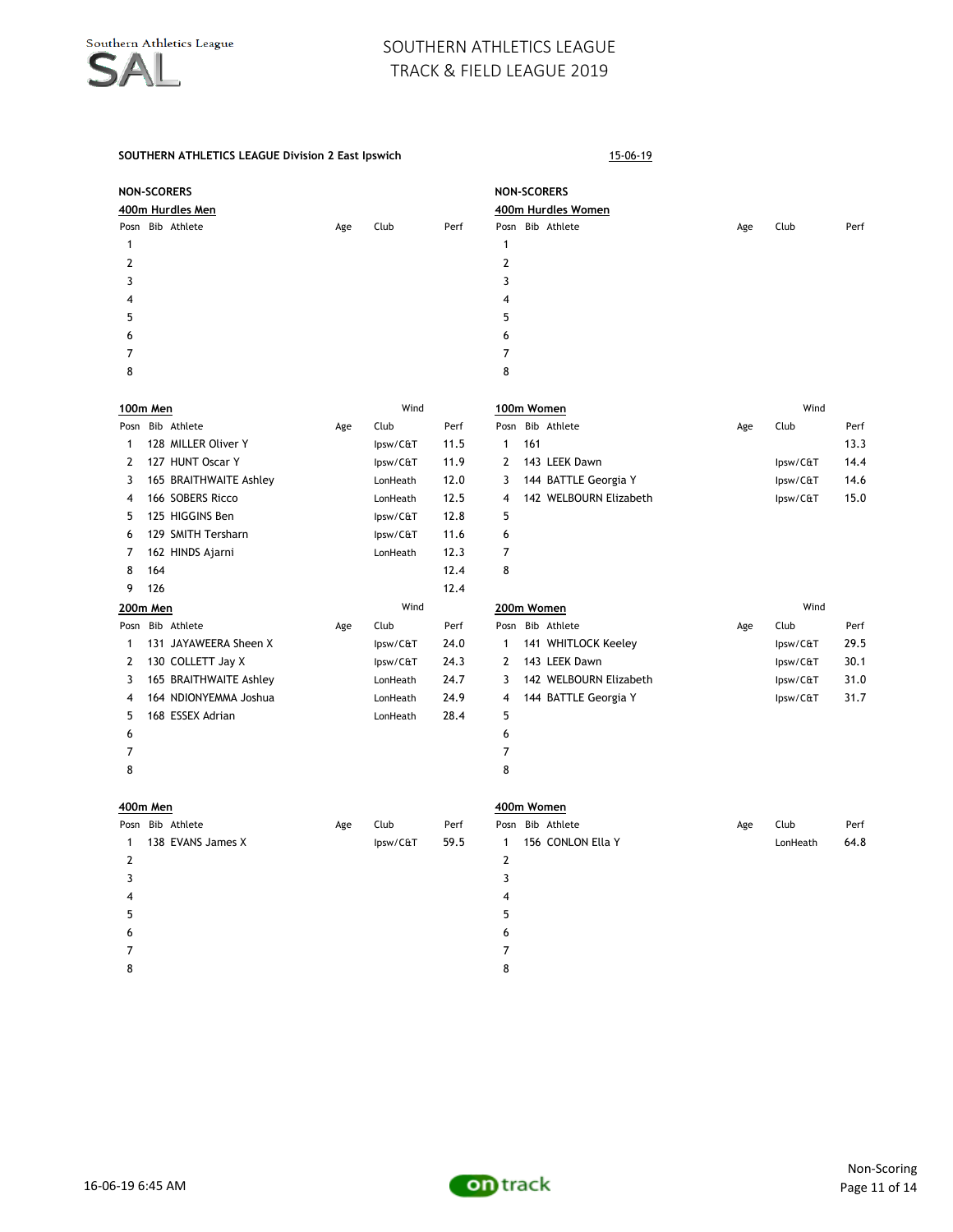|              | 800m Men    |                       |     |          |        |                         | 800m Women           |     |          |        |
|--------------|-------------|-----------------------|-----|----------|--------|-------------------------|----------------------|-----|----------|--------|
|              |             | Posn Bib Athlete      | Age | Club     | Perf   |                         | Posn Bib Athlete     | Age | Club     | Perf   |
| 1            |             | 157 WING Jennifer     |     | LonHeath | 2.056  | $\mathbf{1}$            | 150 THORNDYKE Kirsty |     | Ipsw/C&T | 2.516  |
| 2            |             |                       |     |          |        | $\mathbf 2$             |                      |     |          |        |
| 3            |             |                       |     |          |        | 3                       |                      |     |          |        |
| 4            |             |                       |     |          |        | $\overline{4}$          |                      |     |          |        |
| 5            |             |                       |     |          |        | 5                       |                      |     |          |        |
| 6            |             |                       |     |          |        | 6                       |                      |     |          |        |
| 7            |             |                       |     |          |        | $\overline{7}$          |                      |     |          |        |
| 8            |             |                       |     |          |        | 8                       |                      |     |          |        |
|              | 1500m Men   |                       |     |          |        |                         | 1500m Women          |     |          |        |
| Posn         |             | Bib Athlete           | Age | Club     | Perf   |                         | Posn Bib Athlete     | Age | Club     | Perf   |
| $\mathbf{1}$ |             | 133 ADAMS Frederick X |     | lpsw/C&T | 4.312  | $\mathbf{1}$            |                      |     |          |        |
| 2            |             |                       |     |          |        | $\mathbf{2}$            |                      |     |          |        |
| 3            |             |                       |     |          |        | 3                       |                      |     |          |        |
| 4            |             |                       |     |          |        | 4                       |                      |     |          |        |
| 5            |             |                       |     |          |        | 5                       |                      |     |          |        |
| 6            |             |                       |     |          |        | 6                       |                      |     |          |        |
|              | 5000m Men   |                       |     |          |        |                         | 3000m Women          |     |          |        |
|              |             | Posn Bib Athlete      | Age | Club     | Perf   |                         | Posn Bib Athlete     | Age | Club     | Perf   |
| 1            |             | 135 GILLINGHAM Neil   |     | lpsw/C&T | 19.003 | 1                       | 148 BRANTON Poppy X  |     | Ipsw/C&T | 11.234 |
| 2            |             | 134 JONES Daniel      |     | lpsw/C&T | 19.212 | $\mathbf{2}$            |                      |     |          |        |
| 3            |             | 136 HICKS Stephen     |     | lpsw/C&T | 19.229 | 3                       |                      |     |          |        |
| 4            |             |                       |     |          |        | 4                       |                      |     |          |        |
| 5            |             |                       |     |          |        | 5                       |                      |     |          |        |
| 6            |             |                       |     |          |        | 6                       |                      |     |          |        |
|              |             | 110m Hurdles Men      |     | Wind     |        |                         | 100m Hurdles Women   |     | Wind     |        |
| Posn         |             | Bib Athlete           | Age | Club     | Perf   |                         | Posn Bib Athlete     | Age | Club     | Perf   |
| 1            |             |                       |     |          |        | 1                       |                      |     |          |        |
| 2            |             |                       |     |          |        | 2                       |                      |     |          |        |
| 3            |             |                       |     |          |        | 3                       |                      |     |          |        |
| 4            |             |                       |     |          |        | $\overline{\mathbf{4}}$ |                      |     |          |        |
| 5            |             |                       |     |          |        | 5                       |                      |     |          |        |
| 6            |             |                       |     |          |        | 6                       |                      |     |          |        |
|              | S/Chase Men |                       |     |          |        |                         | S/Chase Women        |     |          |        |
| Posn         |             | Bib Athlete           | Age | Club     | Perf   |                         | Posn Bib Athlete     | Age | Club     | Perf   |
| 1            |             | 132 COE Dalton        |     | lpsw/C&T | 8.481  | $\mathbf{1}$            |                      |     |          |        |
| 2            |             |                       |     |          |        | $\mathbf 2$             |                      |     |          |        |
| 3            |             |                       |     |          |        | 3                       |                      |     |          |        |
| 4            |             |                       |     |          |        | 4                       |                      |     |          |        |
| 5            |             |                       |     |          |        | 5                       |                      |     |          |        |

- $\epsilon$
- -

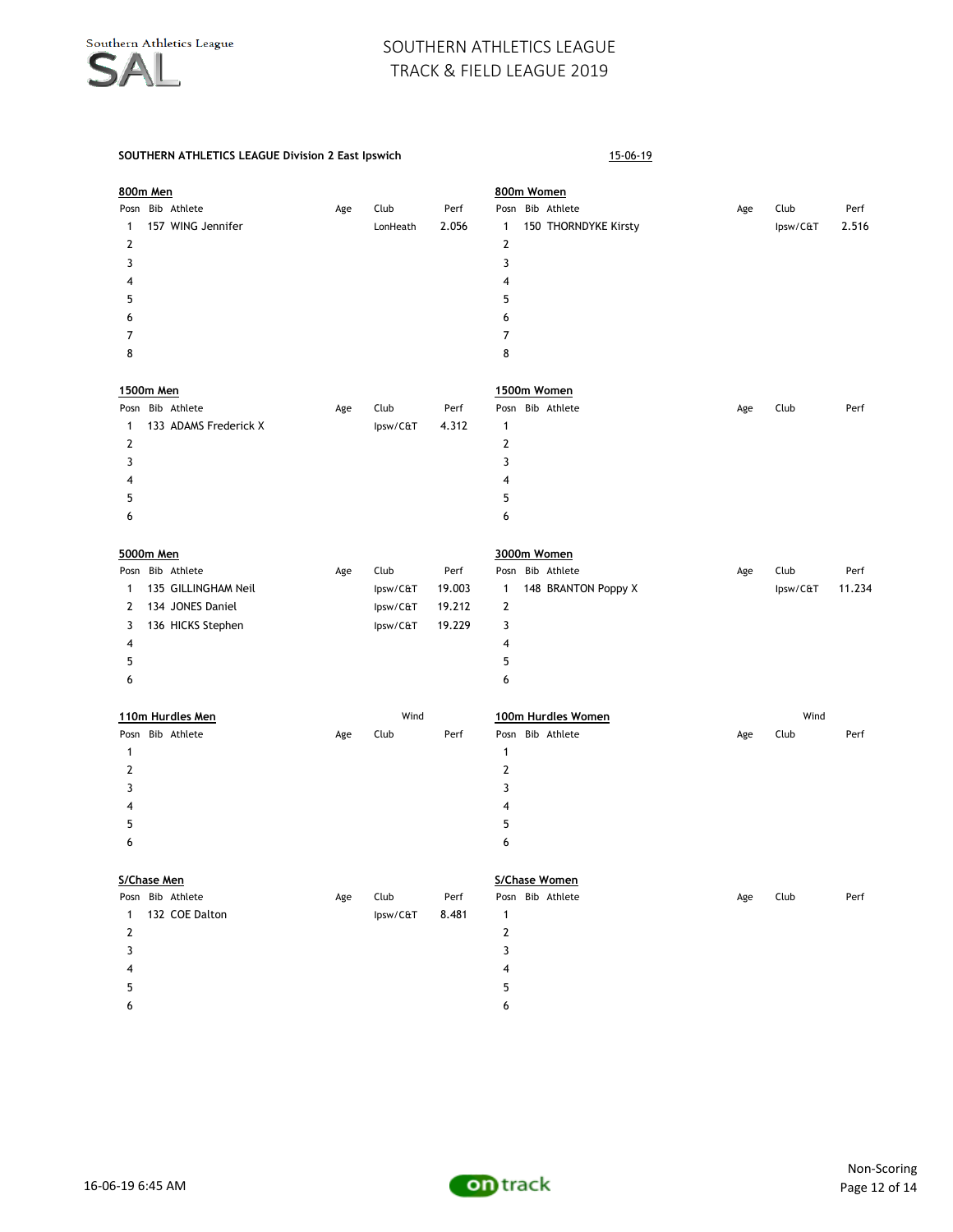| <b>Hammer Men</b> |                     |     |          |       |                         | <b>Hammer Women</b>      |     |          |       |
|-------------------|---------------------|-----|----------|-------|-------------------------|--------------------------|-----|----------|-------|
|                   | Posn Bib Athlete    | Age | Club     | Perf  |                         | Posn Bib Athlete         | Age | Club     | Perf  |
| $\mathbf{1}$      |                     |     |          |       | $\mathbf{1}$            |                          |     |          |       |
| $\overline{2}$    |                     |     |          |       | $\overline{2}$          |                          |     |          |       |
| 3                 |                     |     |          |       | 3                       |                          |     |          |       |
| 4                 |                     |     |          |       | 4                       |                          |     |          |       |
| 5                 |                     |     |          |       | 5                       |                          |     |          |       |
| 6                 |                     |     |          |       | 6                       |                          |     |          |       |
| <b>Discus Men</b> |                     |     |          |       |                         | <b>Discus Women</b>      |     |          |       |
|                   | Posn Bib Athlete    | Age | Club     | Perf  |                         | Posn Bib Athlete         | Age | Club     | Perf  |
| 1                 | 139 GODRON Stefan Y |     | Ipsw/C&T | 25.00 | $\mathbf{1}$            | 152 KINSEY Kerry         |     | Ipsw/C&T | 20.70 |
| $\overline{2}$    |                     |     |          |       | $\overline{2}$          |                          |     |          |       |
| 3                 |                     |     |          |       | 3                       |                          |     |          |       |
|                   |                     |     |          |       | $\overline{4}$          |                          |     |          |       |
| 4                 |                     |     |          |       |                         |                          |     |          |       |
| 5                 |                     |     |          |       | 5                       |                          |     |          |       |
| 6                 |                     |     |          |       | 6                       |                          |     |          |       |
| Javelin Men       |                     |     |          |       |                         | Javelin Women            |     |          |       |
|                   | Posn Bib Athlete    | Age | Club     | Perf  |                         | Posn Bib Athlete         | Age | Club     | Perf  |
| 1                 | 125 HIGGINS Ben     |     | Ipsw/C&T | 30.08 | $\mathbf{1}$            | 149 HOLLICK Carey        |     | Ipsw/C&T | 14.79 |
| 2                 | 167 CYRUS Natman    |     | LonHeath | 37.71 | $\overline{2}$          |                          |     |          |       |
| 3                 |                     |     |          |       | 3                       |                          |     |          |       |
| 4                 |                     |     |          |       | $\overline{\mathbf{4}}$ |                          |     |          |       |
| 5                 |                     |     |          |       | 5                       |                          |     |          |       |
| 6                 |                     |     |          |       | 6                       |                          |     |          |       |
| <b>Shot Men</b>   |                     |     |          |       |                         | <b>Shot Women</b>        |     |          |       |
|                   | Posn Bib Athlete    | Age | Club     | Perf  |                         | Posn Bib Athlete         | Age | Club     | Perf  |
| $\mathbf{1}$      |                     |     |          | 9.01  | $\mathbf{1}$            | 155 FASSNIDGE Isabella X |     | Tonb     | 8.99  |
| $\overline{2}$    | 140 ADAMS Jonathan  |     | Ipsw/C&T | 12.79 | $\overline{2}$          | 159 BUTLER Kimberli      |     | LonHeath | 4.61  |
| 3                 |                     |     |          |       | 3                       |                          |     |          |       |
| 4                 |                     |     |          |       | $\overline{\mathbf{4}}$ |                          |     |          |       |
| 5                 |                     |     |          |       | 5                       |                          |     |          |       |
| 6                 |                     |     |          |       | 6                       |                          |     |          |       |
|                   | Long Jump Men       |     |          |       |                         | Long Jump Women          |     |          |       |
| Posn              | Bib Athlete         | Age | Club     | Perf  |                         | Posn Bib Athlete         | Age | Club     | Perf  |
| 1                 | 132 COE Dalton      |     | Ipsw/C&T | 4.98  | $\mathbf{1}$            |                          |     |          |       |
| 2                 | 168 ESSEX Adrian    |     | LonHeath | 4.08  | $\mathbf{2}$            |                          |     |          |       |
| 3                 |                     |     |          |       | 3                       |                          |     |          |       |
| 4                 |                     |     |          |       | 4                       |                          |     |          |       |
| 5                 |                     |     |          |       | 5                       |                          |     |          |       |
| 6                 |                     |     |          |       | 6                       |                          |     |          |       |